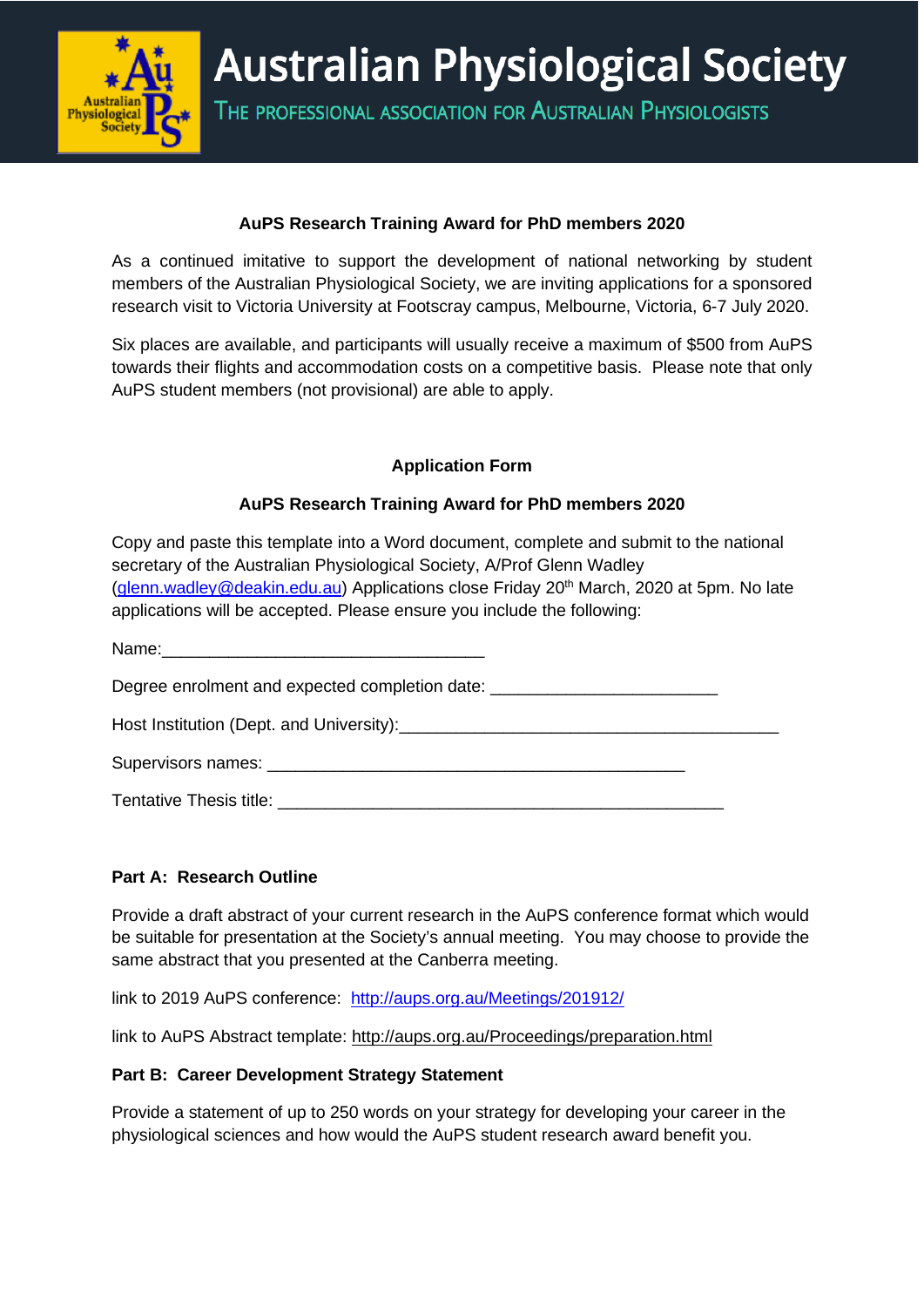#### **Proposed Schedule for Student visit to Victoria University:**

#### **Sunday Jul 5:**

Students to arrive by the evening at Hotel

### **Accommodation Option 1:**

*Quest Flemington Central*

1 Ascot Vale Rd, Flemington VIC 3031•(03) 8595 8880

[https://www.questapartments.com.au/properties/vic/flemington/quest-flemington](https://www.questapartments.com.au/properties/vic/flemington/quest-flemington-central/overview/)[central/overview/](https://www.questapartments.com.au/properties/vic/flemington/quest-flemington-central/overview/)

#### **Accommodation Option 2:**

*Plough Hotel Footscray*

333 Barkly St, Footscray VIC 3011•(03) 9687 2878

<http://www.ploughhotel.com.au/>

#### **Accommodation Option 3:**

*Footscray Motor Inn*

90 Droop St, Footscray VIC 3011•(03) 9688 8700

<http://www.footscraymotorinn.com.au/>

#### **Monday Jul 6:**

9am – 9.30am: Welcome to trip

- 9.30am 10am: Research lab tour
- 10am-10:30: half hour break
- 10:30-12:30: Lab demonstration
- 12.30pm 1.30pm: lunch (catering provided)
- 1.30pm 3pm: presentation from visiting students
- 3pm 4pm: presentation: practical tips on how to write good research articles
- 4pm 4:30pm: half hour break (catering provided)
- 4.30pm 5:30pm: Workshop: How to review a manuscript?
- 7pm: Dinner with AuPS members (Victoria Hotel Footscray TBC)